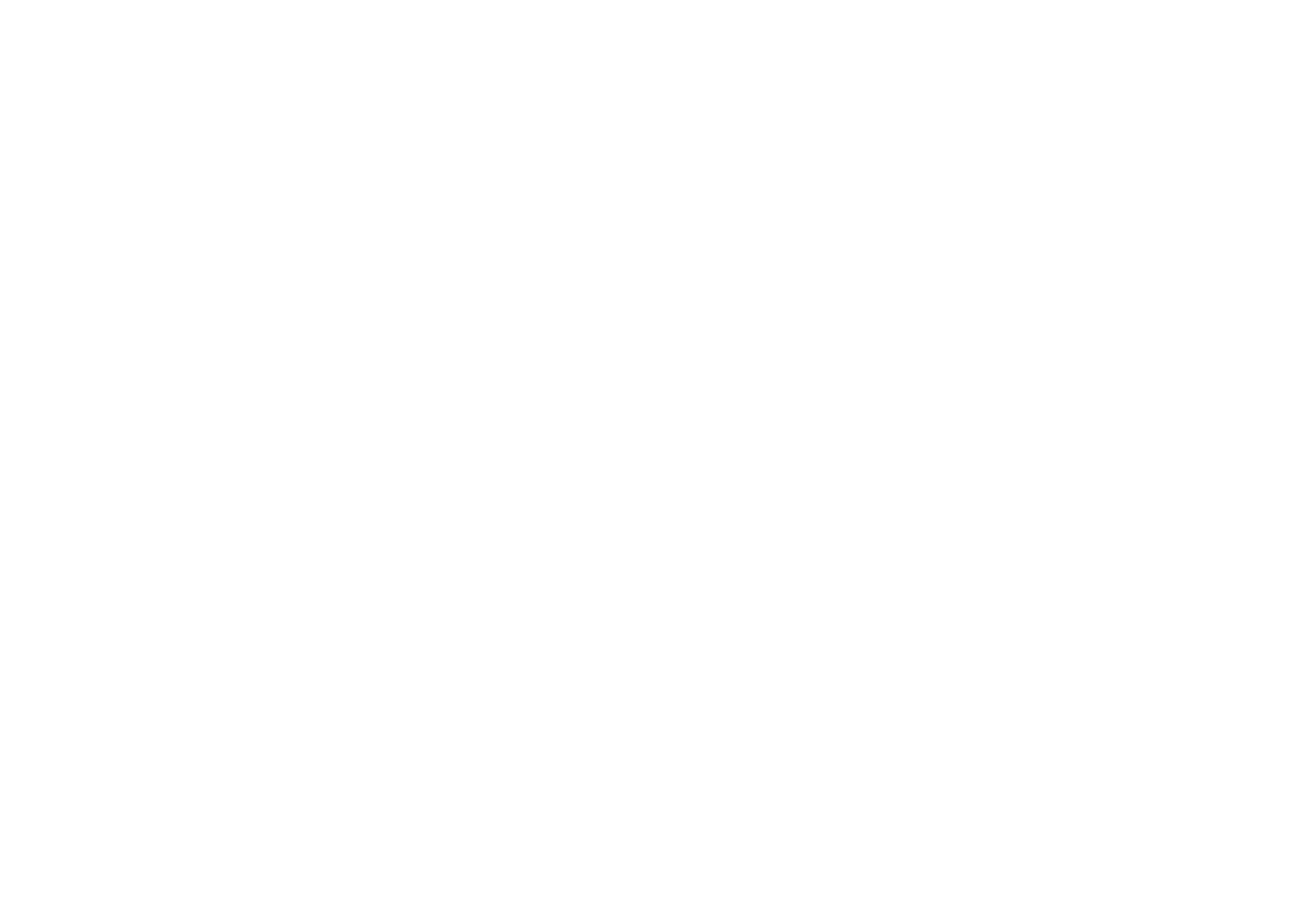**Wiring Diagram** 



### **Cooling System Diagram**



#### 14 **CONTENTS**

| Your Winekeeper <sup>®</sup>              |    |  |
|-------------------------------------------|----|--|
|                                           | 5  |  |
|                                           | 5  |  |
|                                           | 6  |  |
| <b>Installation Instructions</b>          |    |  |
| Before using your Winekeeper <sup>®</sup> | 6  |  |
|                                           | 6  |  |
|                                           | 7  |  |
| <b>Operating Instructions</b>             |    |  |
|                                           | 8  |  |
| Operating your Winekeeper <sup>®</sup>    | 8  |  |
|                                           | 8  |  |
| The Control & Display Panel               | 9  |  |
|                                           | 9  |  |
| Storing both red and white wines          | 10 |  |
|                                           | 10 |  |
| <b>Care and Maintenance</b>               |    |  |
|                                           | 11 |  |
| Planned period on non-use                 | 11 |  |
|                                           | 12 |  |
|                                           | 12 |  |
| Moving your Winekeeper <sup>®</sup>       | 12 |  |
|                                           | 13 |  |
|                                           |    |  |
|                                           |    |  |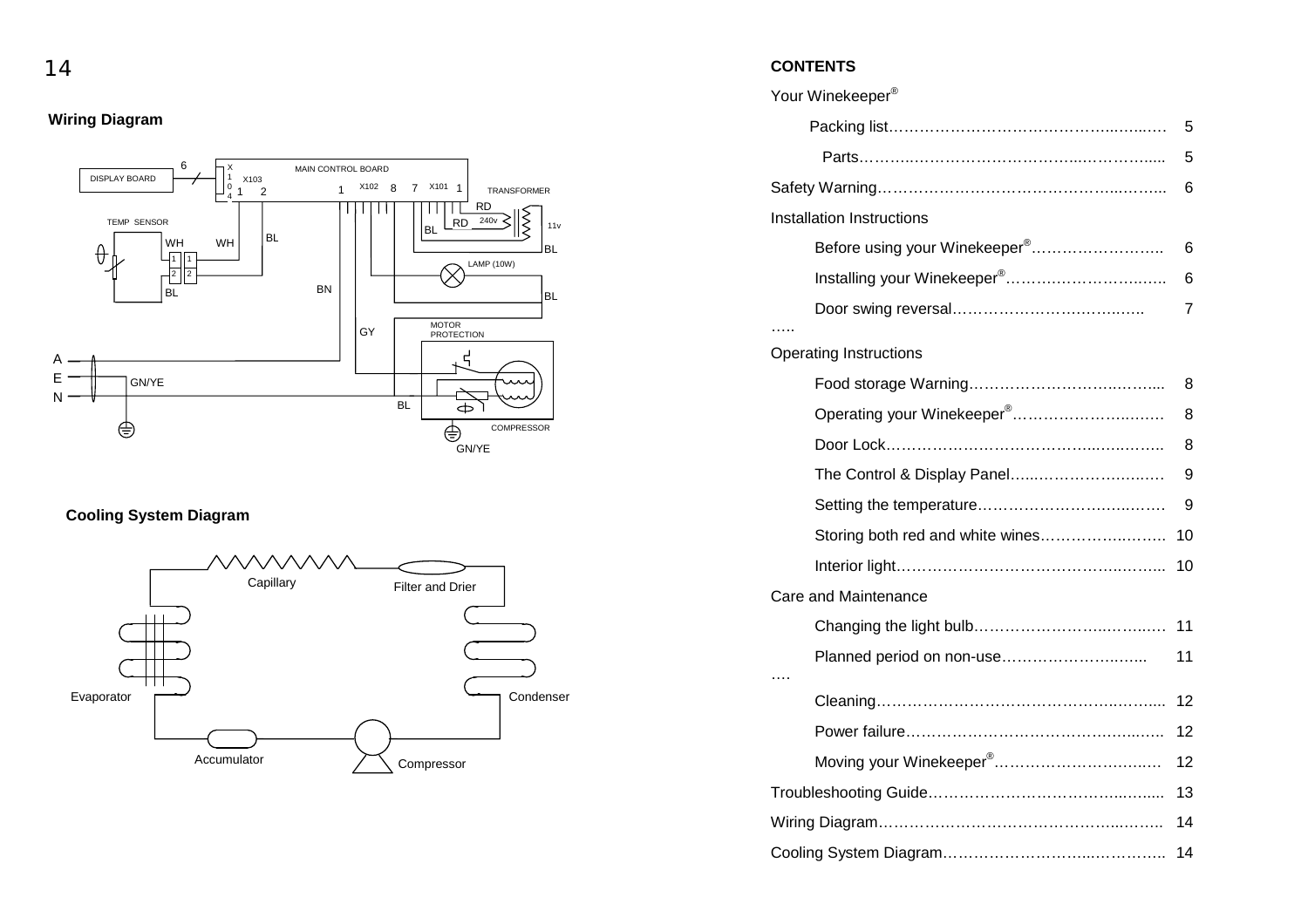## **Troubleshooting Guide**

| <b>PROBLEM</b>                                    | <b>POSSIBLE CAUSE</b>                                                                                                                                                                                                                                                                                                                                                                     |
|---------------------------------------------------|-------------------------------------------------------------------------------------------------------------------------------------------------------------------------------------------------------------------------------------------------------------------------------------------------------------------------------------------------------------------------------------------|
| No operation.<br>No lights or LCD panel.          | • Not plugged in.<br>• Blown fuse or circuit breaker.                                                                                                                                                                                                                                                                                                                                     |
| Temperature is not cold<br>enough.                | • The particular external environment may require a lower<br>temperature to be set.<br>• The door is being opened too often.<br>• The door is not completely closing.<br>• The door gasket does not seal properly.<br>• There is insufficient clearance around the appliance.                                                                                                             |
| <b>Compressor frequently</b><br>turns on and off. | • Room temperature is hotter than recommended.<br>• A large quantity of bottles has just been added.<br>• The door is opened too often.<br>• The door is not completely closed.<br>The temperature control is incorrectly set.<br>• The door gasket does not seal properly.<br>• There is insufficient clearance around the appliance.                                                    |
| The light does not work.                          | • Assuming all lights on the control panel are normal, the<br>bulb has burnt out and needs replacing.                                                                                                                                                                                                                                                                                     |
| The appliance vibrates.                           | • The unit is not level.                                                                                                                                                                                                                                                                                                                                                                  |
| There is too much noise.                          | The unit is not level causing vibration to produce noises.<br>• A "rattling" noise is caused by refrigerant flow and is<br>normal operation.<br>• The flow of refrigerant may cause "gurgling" sounds as<br>each cycle ends and is normal operation.<br>• "Popping" or "cracking" noises are caused by the<br>expansion and contraction of the interior walls and is<br>normal operation. |
| The door will not close<br>properly.              | The unit is not level.<br>The door-swing was reversed and not properly installed.<br>The gasket is dirty.<br>• Shelves are out of position.                                                                                                                                                                                                                                               |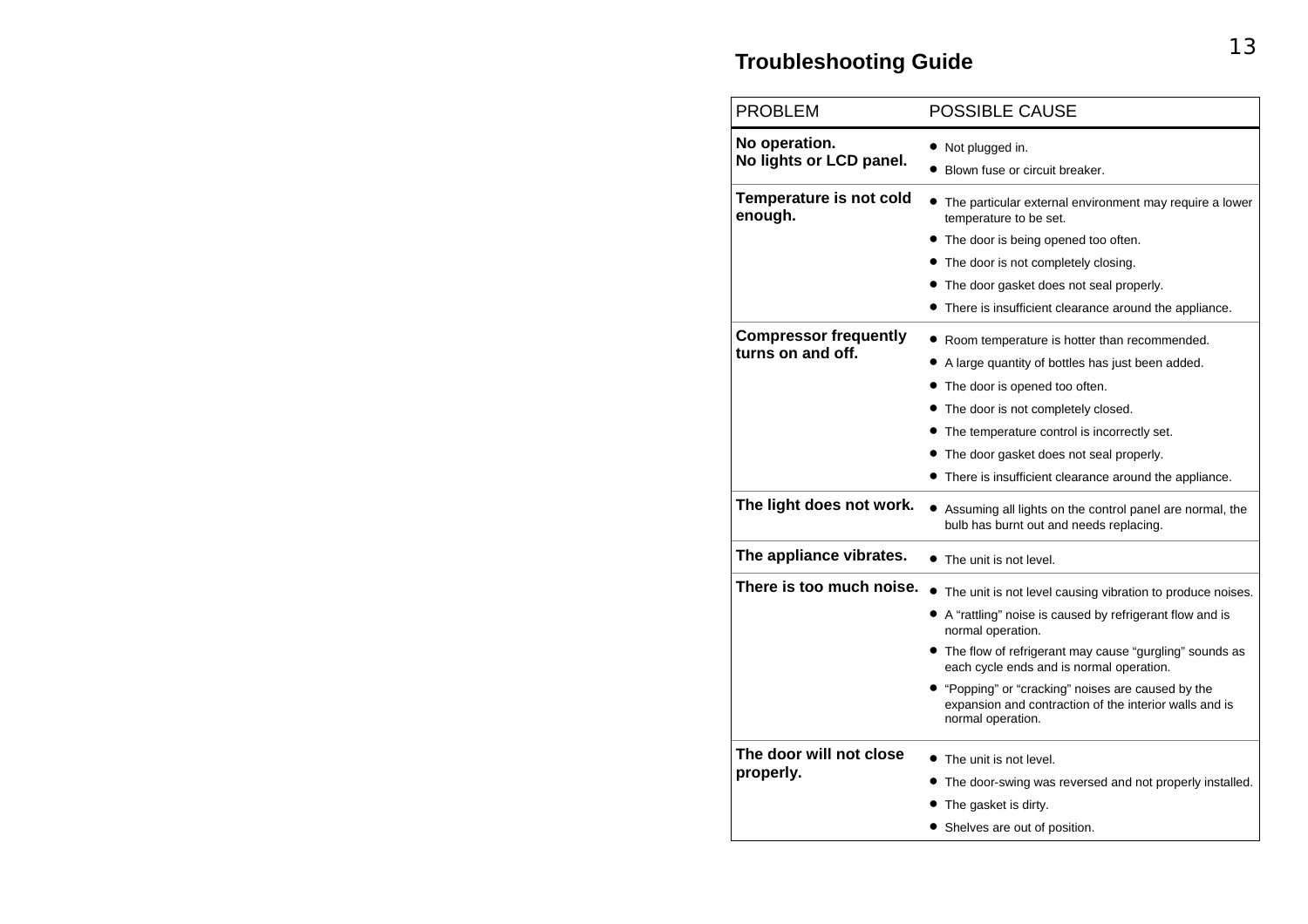#### **Cleaning**

*Never clean parts with flammable liquids. The fumes may create a fire hazard or an explosion.*

- 1 Unplug the Winekeeper® from the 240V mains by removing the power cord from the power outlet.
- 2 Wash the inside with a warm water and baking soda solution. Use about 2 tablespoons of baking soda to one litre of water.
- 3 Wash the trays and shelves with a mild detergent solution.
- 4 Clean the outside of the cabinet with mild detergent and warm water.

The Winekeeper® is designed to maintain a specified humidity and condensation may accumulate at the bottom of the unit. It may therefore be necessary to periodically wipe the bottom of the storage area to remove any condensation.

#### **Power Failure**

Most power failures are corrected within a few hours and the normal operation usually won't be effected. Try to minimise the number of times the door is opened until power is restored.

If power will be off for a reasonably long period of time, you will need to take steps to protect the contents.

If an extended power outage is likely, follow the "non-use" procedure on the previous page.

#### **Moving your Winekeeper®**

- Remove all bottles.
- Securely tape down or remove all loose items (shelves etc).
- Turn the levelling screws fully upwards to avoid damage.
- Tape the door shut
- Transport in only an upright position.
- Allow a 2 hour "settling-in" period at the new location before connecting to the power.

#### **Packing List**

| ww |
|----|
|    |
|    |
|    |
|    |





**To reduce the risk of fire, electric shock or injury, follow these basic precautions when using your Winekeeper® .** 

Read all instructions thoroughly before using the appliance

Child entrapment and suffocation must be considered with junked or abandoned appliances even if they will "just sit in the garage for a few days".

Before you throw away your old Winekeeper<sup>®</sup>, remove the door. Leave the shelves in place so that children may not easily climb inside.

The appliance is not intended for use by young children or infirm persons without supervision.

Young children should be supervised to ensure that they do not play with the appliance.

Do not store flammable vapours or liquids such as petrol in the vicinity of this appliance. The fumes may create a fire or explosion

 $\sim$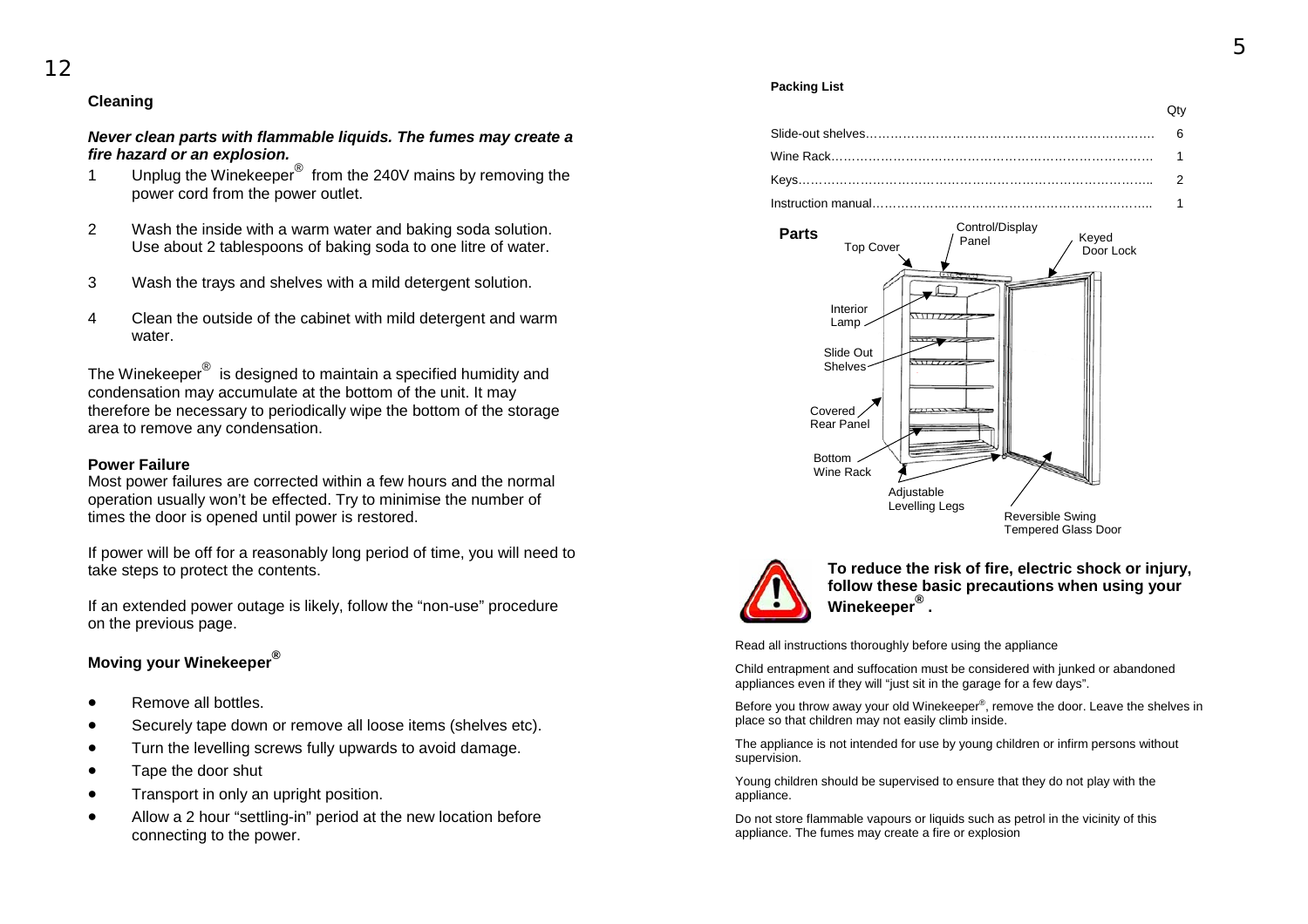#### **Installation Instructions** <sup>6</sup>**Care and Maintenance**

### **Before using your Winekeeper®**

- Remove exterior and interior packaging.
- Check to see that all parts are included
- Before connecting the appliance to a power source, let it stand upright for approximately 2 hours. This will reduce the possibility of a malfunction in the cooling system as a result of handling during transportation.
- Clean the interior with lukewarm water and a soft cloth

### **Installing your Winekeeper®**

- Place the appliance on a floor that is strong enough to support it when it is fully loaded. Use the two adjustable legs at the front of the appliance to level it.
- Allow at least 130mm clearance between the back and sides of the appliance to provide proper air circulation for the compressor.
- Locate the appliance away from direct sunlight and sources of heat (stove, heater, etc). Direct sunlight may affect the acrylic coating and heat sources may increase electrical consumption. Extremely cold ambient temperatures may cause the appliance not to perform properly. It is recommended that the appliance is installed in a place where the ambient temperature is between 22-25 degrees Centigrade.
- Avoid locating the appliance in a moist area. Too much moisture in the air will cause frost to form on the evaporator.
- Plug the appliance into a properly installed earthed wall outlet. Do not cut or remove the earth prong from the power cord. Any questions you may have concerning power or earthing should be directed to a certified electrician.



**Improper use of the earthed power plug can result in the risk of electrical shock. If the power cord is damaged, have it replaced by an authorised electrician.**

#### **Changing the light bulb**



Before changing the light bulb, disconnect the Winekeeper<sup>®</sup> from the 240V mains by unplugging the power cord from the power outlet. Failure to do so may result in electric shock or personal injury.



- 1 Remove the philips-head screw (5) at the centre-rear of the cover.
- 2 Remove the cover (4) by gently pulling the bottom of the cover towards the rear of the appliance.
- 3 Unscrew the bulb (1)

#### **Planned non-usage**

During a planned long period of non-use:

- Remove all bottles to alternative storage.
- Clean the Winekeeper $^{\circledR}$  as described on the next page.
- Leave the door slightly ajar to avoid the possible formation of condensation, mould or odours.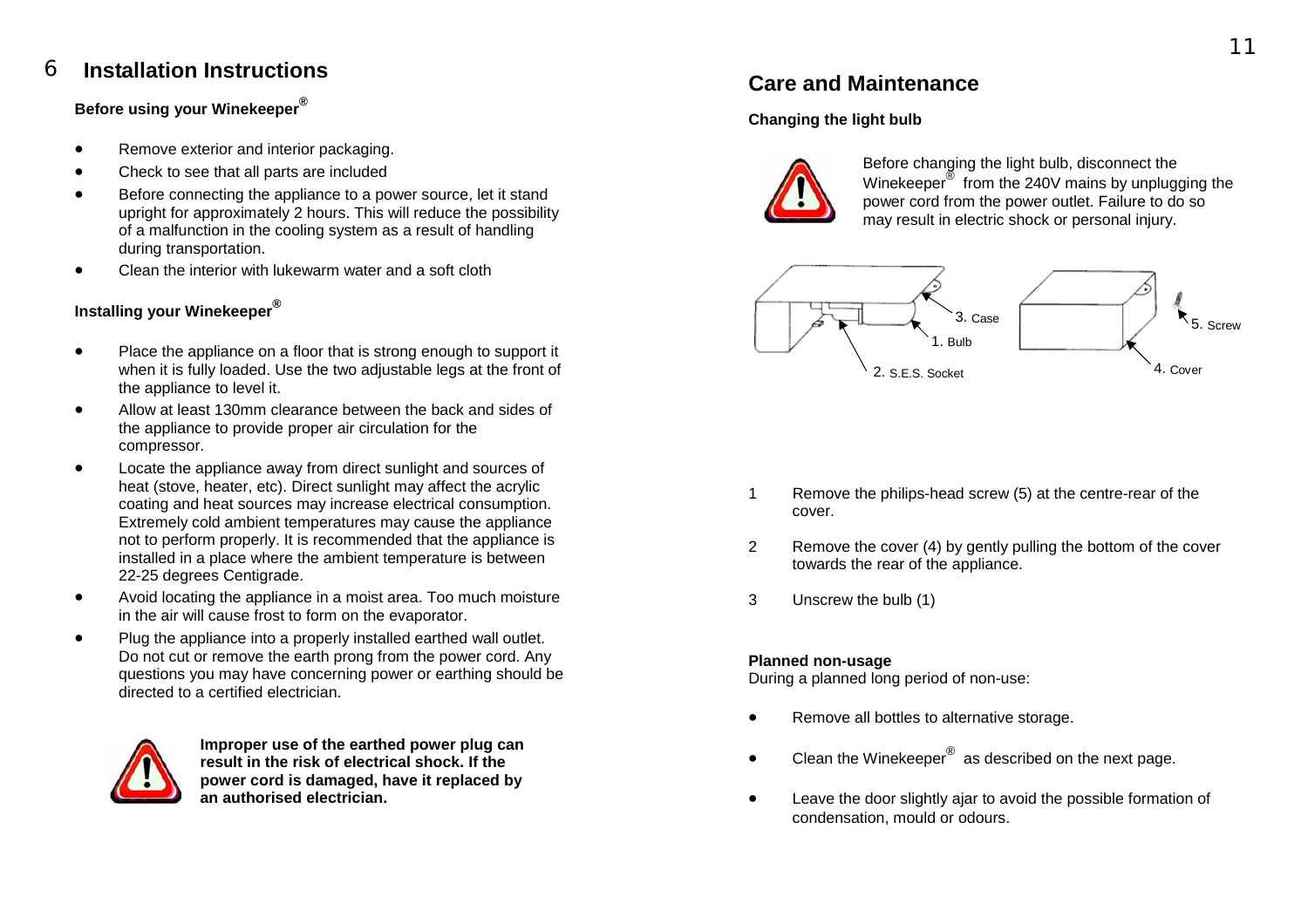#### **Storing both red and white wines.**

There is a 4-5 degree variance between the top and bottom shelves. This temperature difference can be used to store different types of wine together:

> Set the temperature at 16°C (for red wines). Place bottles of red wine on the upper shelves. Place bottles of white wine on the lower shelves.

#### **The Interior Light.**

Pushing the button marked with a "bulb" symbol toggles the interior light on and off.

To avoid variance to the internal temperature, avoid leaving the light switched on for extended periods.

## <sup>10</sup>**Door swing reversal**

The Winekeeper® has the capability of opening the door from either the left or the right side. The unit is delivered with the door opening from the left side. Follow these instructions to reverse the door swing.

NOTE: All parts removed must be saved to be re-used for the door re-installation.





**Fig 1. Position prior to door reversal Fig 2. Position after to door reversal** 

- 1 Remove the two screws (1) that hold the lower hinge (2) to the right-hand-side of the door frame. Also remove the screw-type levelling front leg (3).
- 2 Remove the left front leg (4) and transfer it to the right side.
- 3 Lift the door and place it on a padded surface to prevent scratching it. Make sure to remove the spring (5) located in the upper right hole of the door. Also remove the upper right side pin (6).
- 4 Remove the plug button (7) from the upper left hole of the door and transfer it to the uncovered hole on the right side. Be sure to press the button firmly into the hole.
- 5 Insert the upper pin (6) previously removed in step #3 and transfer it to the hole at the top left side of the door frame.
- 6 Insert the spring (6) previously removed in step #3 in the upper left side hole of the door.
- 7 Set the door in-place, making sure that pin (6) enters the bushing at the lower upper frame section hole.
- 8 While holding the door in the closed position, secure the lower left hinge (2) previously removed in step #1. Before re-installing this lower hinge, remove the upper bolt-pin (8) and revers the direction of the hinge.
- 9 Insert the bolt-pin (8) but do not tighten until the top of the door is levelled with the counter top.
- 10 Insert the two screw previously removed in step #1 and tighten them.